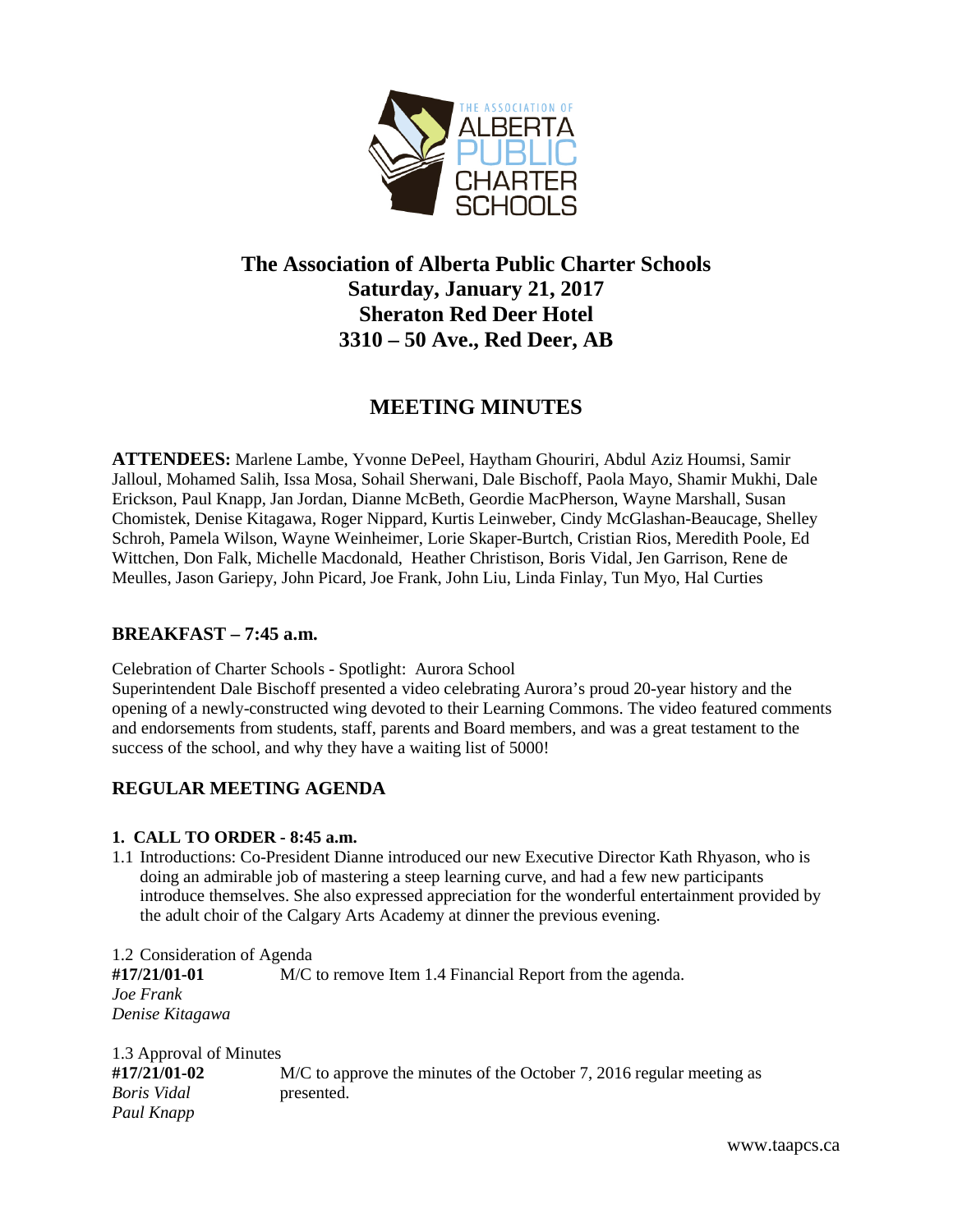### **2. REPORTS**

2.1 Charter Board Directors' Report – Co-Chair Paul Knapp reported that in their meeting the previous day, most of the discussion had centered on the proposed Organization Chart. The Directors are in agreement with the concept of Board members being represented on the TAPPCS Board, and Superintendents and Secretary-Treasurers assuming the role of Officers. Some discussion occurred regarding the importance of advocacy as a function of governance (i.e. "governance to governance" conversations).

2.2 Officers' Report – Since the last meeting, the primary activities have been 1. the search for/engagement of our Executive Director, 2. the review and call for input related to our bylaws, and 3. the creation of an organizational chart that reflects the revised bylaws and the new direction of the Association. Dianne introduced the TAAPCS Officers, as well as the Co-Chairs of the Charter Board Directors' Committee, Boris Vidal and Paul Knapp. Topics of discussion at the previous day's Superintendents' meeting included the proposed organization chart & bylaws, fee structure options, a report on Inclusion, the status of our grant application, OH&S, and our Research Grant proposal, as well as additional items from the floor related to the 2017 Conference, appeals regarding student matters, enrolment caps. Superintendents supported a recommendation that all TAAPCS correspondence would be sent to them for distribution within their organizations. This eliminates the confusion of multiple mailing lists based on prior attendance at meetings.

2.3 EAC Report - Since much of what EAC does is prepare the ground for the regular meeting agendas, most of what was discussed at the Nov. 18 meeting will be on today's agenda. In addition the committee considered the purpose & intent of EAC, the 2017 conference, government dynamics and the role of government as they impact our association, and our research mandate.

2.4 School Leadership Learning Initiative – The surplus that remains in the SLL account may not be used without the approval of AE and we have not received this yet. In the meantime, there is a March 10 session scheduled at Connect primarily on Inclusion, but also to discuss the School Leadership Quality Standards, and a May 23 session at MECCS on FNMI.

2.5 Alberta Education Field Services – Marlene reported that the December issue of the Director's Report was the last, as AE is reviewing its communication tools and looking at potentially more effective ways to connect with stakeholders. Current initiatives include: 1. Curriculum Development - responses to the fall survey have been analyzed and will be on the AE website in a month or so. Work on scope & sequence will begin later this year with more opportunities for consultation. 2. Alberta Research Network Call for Proposals – most charter schools have representation on that network and it is a great way to connect to post-secondary research opportunities. 3. New supports around math to improve math education. 4. Flexible timing on Gr. 6 & 9 provincial achievement test administration. 5. Royal Assent of Public Health Amendments Act aimed at improving immunization services and increasing immunization rates. 6. "Future Ready", which is Alberta's new, integrated approach to education, skills and training "from kindergarten to career" in all areas of government.

#### **3. BUSINESS ARISING**

3.1 Presentation of Organizational Chart – Refer to attachment. A suggestion was made to create a single box for Administration which would include the Officers, Executive Advisory Committee and Executive Director. The effect would mirror the Governance box and clarify that the reporting relationship to the Board is through the Administration. Consensus supported this change for clarification. Committees shown on the chart are suggestions.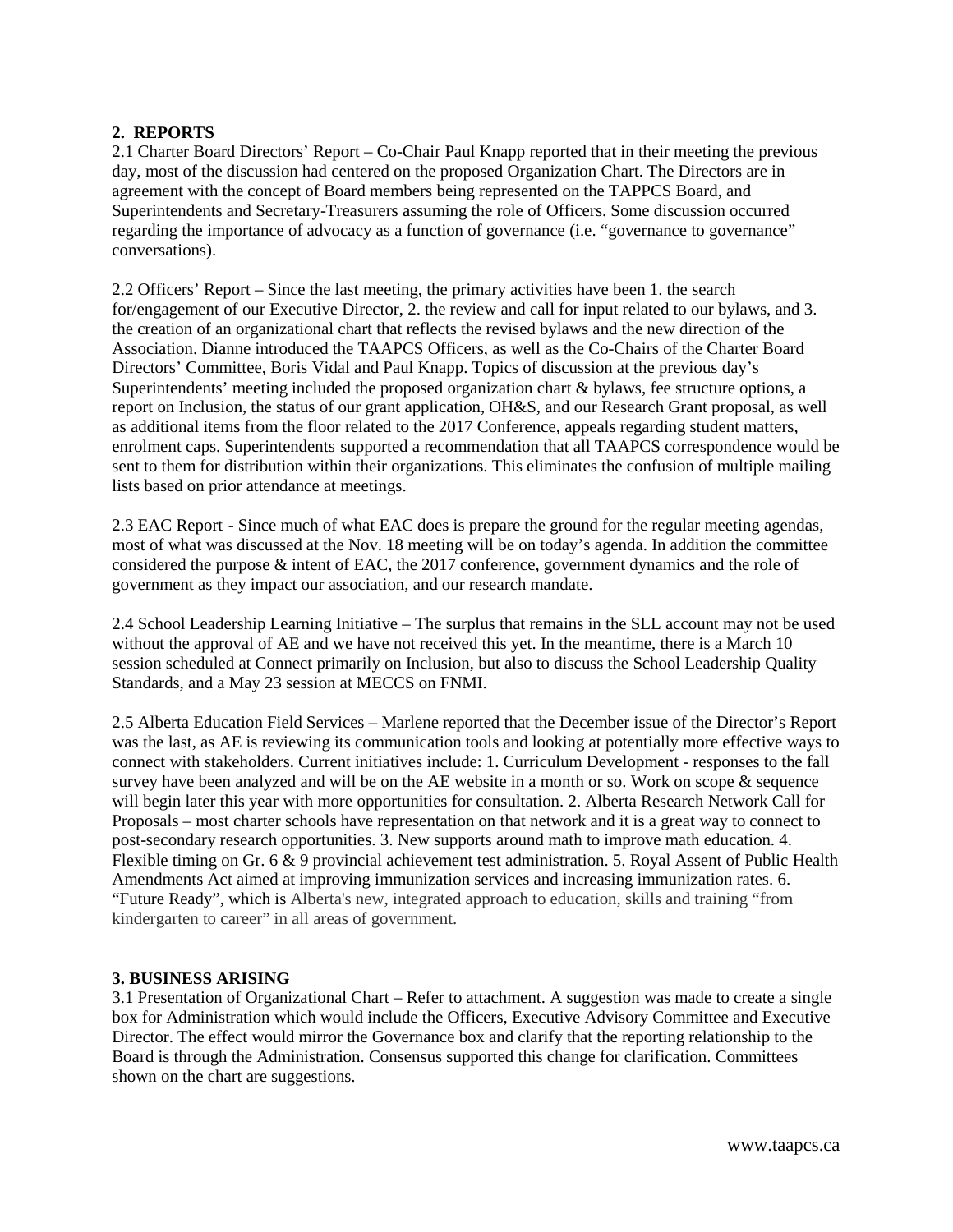#### 3.2 Bylaws

 3.2.1 Background to Revised Bylaws – The version of the bylaws presented for approval at this meeting has evolved over several meetings and input gathered since the priority goal "to improve governance" was identified in the Strategic Planning process of October 2015. "Draft 2" was completed and circulated in Dec. 2016 and tries to negotiate a "middle ground" in recognition of disparate feedback from various sources.

 3.2.2 Presentation of Bylaws (Revised) – Displayed on screen: please note that a "Definitions" page was added since Draft 2 was circulated, as well as the wording that appeared in blue.

| 3.2.3 Special Resolution |                                                                            |  |
|--------------------------|----------------------------------------------------------------------------|--|
| #17/21/01-03             | M/C that the existing by laws of The Association of Alberta Public Charter |  |
| Paul Knapp               | Schools Society are repealed in their entirety and are replaced with the   |  |
| Geordie MacPherson       | bylaws attached hereto as Appendix A.                                      |  |
|                          |                                                                            |  |
| #17/21/01-04             | M/C that the Committee be authorized to correct article and section        |  |
| Haytham Ghouriri         | designations, punctuation, capitalization, grammar, and cross-references,  |  |
| Geordie MacPherson       | and to make other such technical and conforming changes as may be          |  |
|                          | necessary to reflect the intent of the Association.                        |  |

3.3 Communications Strategy – Roger Nippard led a discussion of the results of our Hill+Knowlton communications strategy and what our next steps should be; various opinions/suggestions were offered as to how aggressive we should be going forward and whether we should expend any more of the allocated funds at this time. It was generally agreed that the goals for the communications committee were achieved (i.e. opportunity to meet with the Minister of Education, budget confirmation of continued support for charter schools, assurance that the Minister had no plans to eliminate the TAAPCS member schools, support for the TAAPCS request to be "at the table" for any discussions regarding charter schools, and next steps in the Communications Strategy. A next step includes a detailed plan, forthcoming from a proposed communications committee, along with a proposed budget for achieving the plan. Any further expenditure on Communications depends on budget approval.

#### **4. NEW BUSINESS (& discussion)**

- 4.1 Presentation of Budget 2016-17 See attachment presenting Draft Budget based on Options A, B & C. Each results in a significantly different financial position for the 2016-17 fiscal year.
- 4.2 Membership Fees Option A is status quo, Option B offers alternatives based on student FTE's, Option C is a combination of Basic Fee plus FTE assessment.

4.3 Motion to Approve the Fees

 **#17/21/01-05** M/C to approve Membership Fee Option A for the 2016-17 fiscal year.  *Cindy McGlashan-Beaucage Linda Finlay*

| #17/21/01-06<br>Haytham Ghouriri<br>Paul Knapp | $M/C$ that the meeting be extended until 2:30 p.m. to enable completion of the<br>agenda items. |
|------------------------------------------------|-------------------------------------------------------------------------------------------------|
|------------------------------------------------|-------------------------------------------------------------------------------------------------|

\_\_\_\_\_\_\_\_\_\_\_\_\_\_\_\_\_\_\_\_\_\_\_\_\_\_\_\_\_\_\_\_\_\_\_\_\_\_\_\_\_\_\_\_\_\_\_\_\_\_\_\_\_\_\_\_\_\_\_\_\_\_\_\_\_\_\_\_\_\_\_\_\_\_\_\_\_\_\_\_\_\_\_\_\_